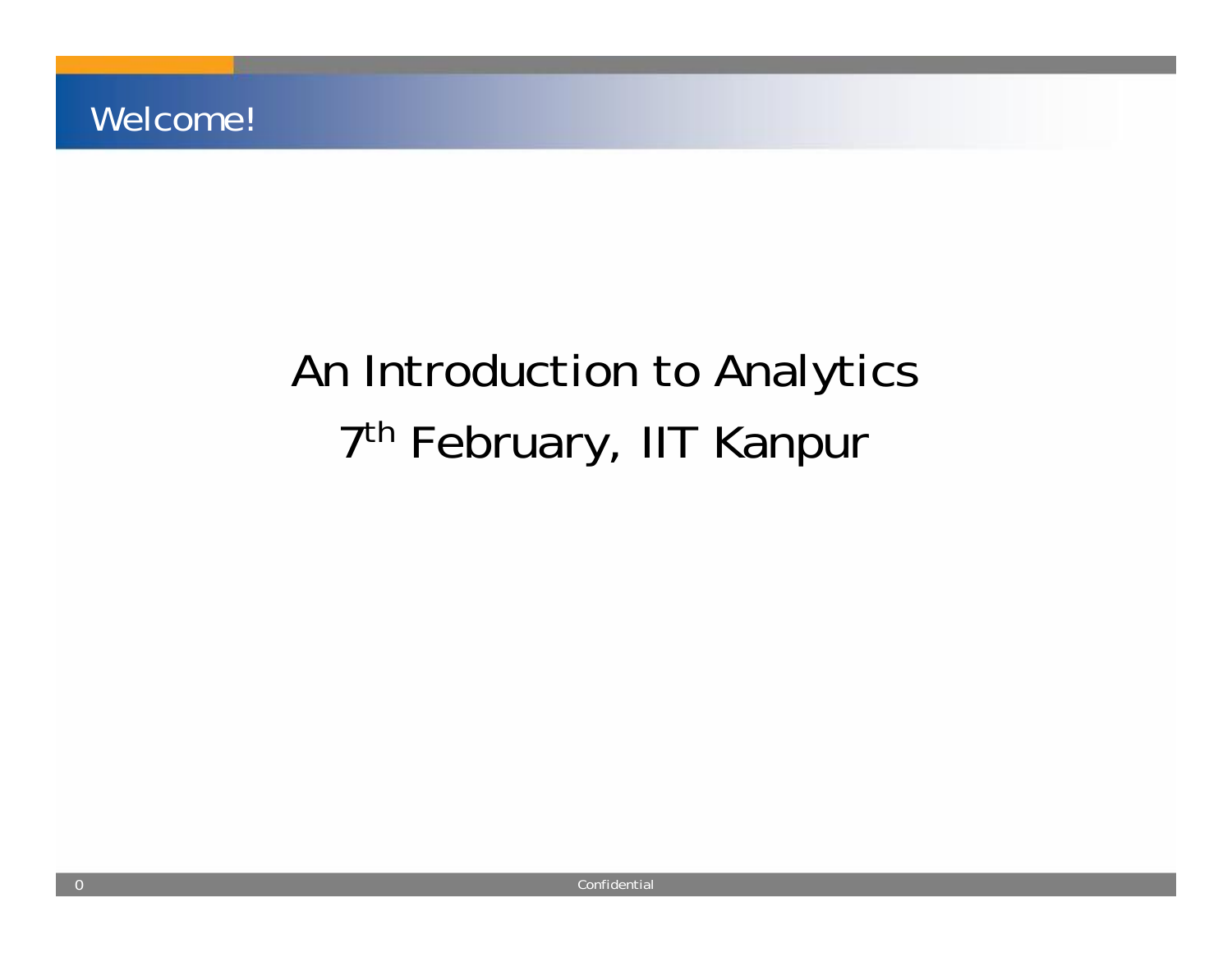1

 $\mathcal{L}_{\mathcal{A}}$ Encore Capital Group May 2008 - Current Assistant Vice President

- $\mathcal{L}_{\mathcal{A}}$ Prudential Plc. **Department Controller Sect 2005 – May 2008** Management Trainee  $\rightarrow$  Analyst $\rightarrow$  Assistant Manager
- $\mathcal{L}_{\mathcal{A}}$  Corporate Executive Board Jul 2005 – Oct 2005! Research Associate
- $\mathcal{C}_{\mathcal{A}}$ B.Tech (MME), Class of 2005, IIT Kanpur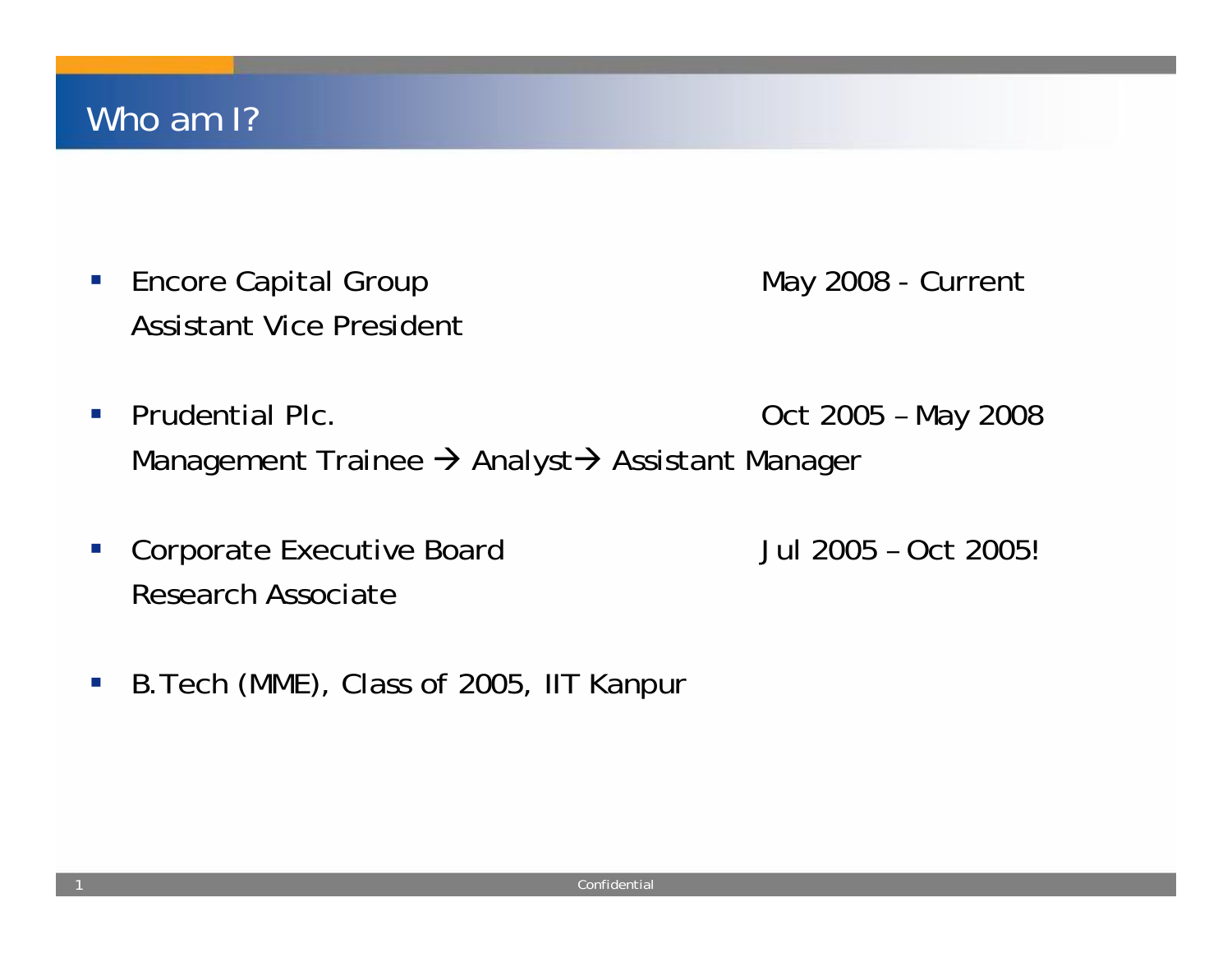#### "The science of analysis"

Helps an entity (i.e. business) to arrive at an optimal or realistic decision based on existing data





Study of business data using statistical analysis in order to discover and understand historical patterns with an eye to predicting and improving business performance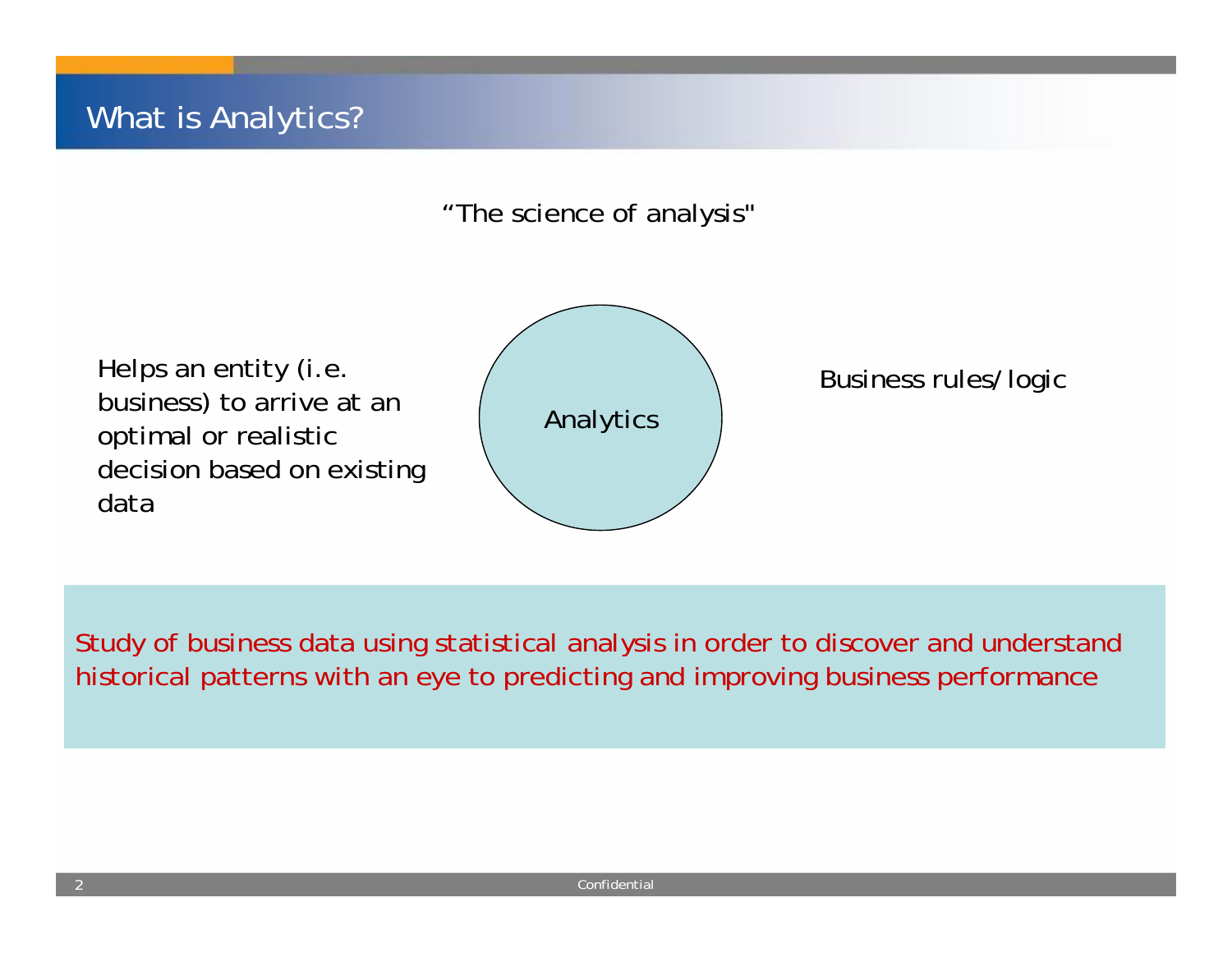#### Analytics In India

- **The State** One of the highest value added off-shore services
- D. Rapid growth in India in the recent past
- $\mathcal{L}_{\mathcal{A}}$ Several companies have set up captive analytics centers
- D. Many third party companies have aggressive plans for growth
- D. The industry is expected to grow rapidly over the next few years
- V. You have the opportunity to get a head start on the next big thing!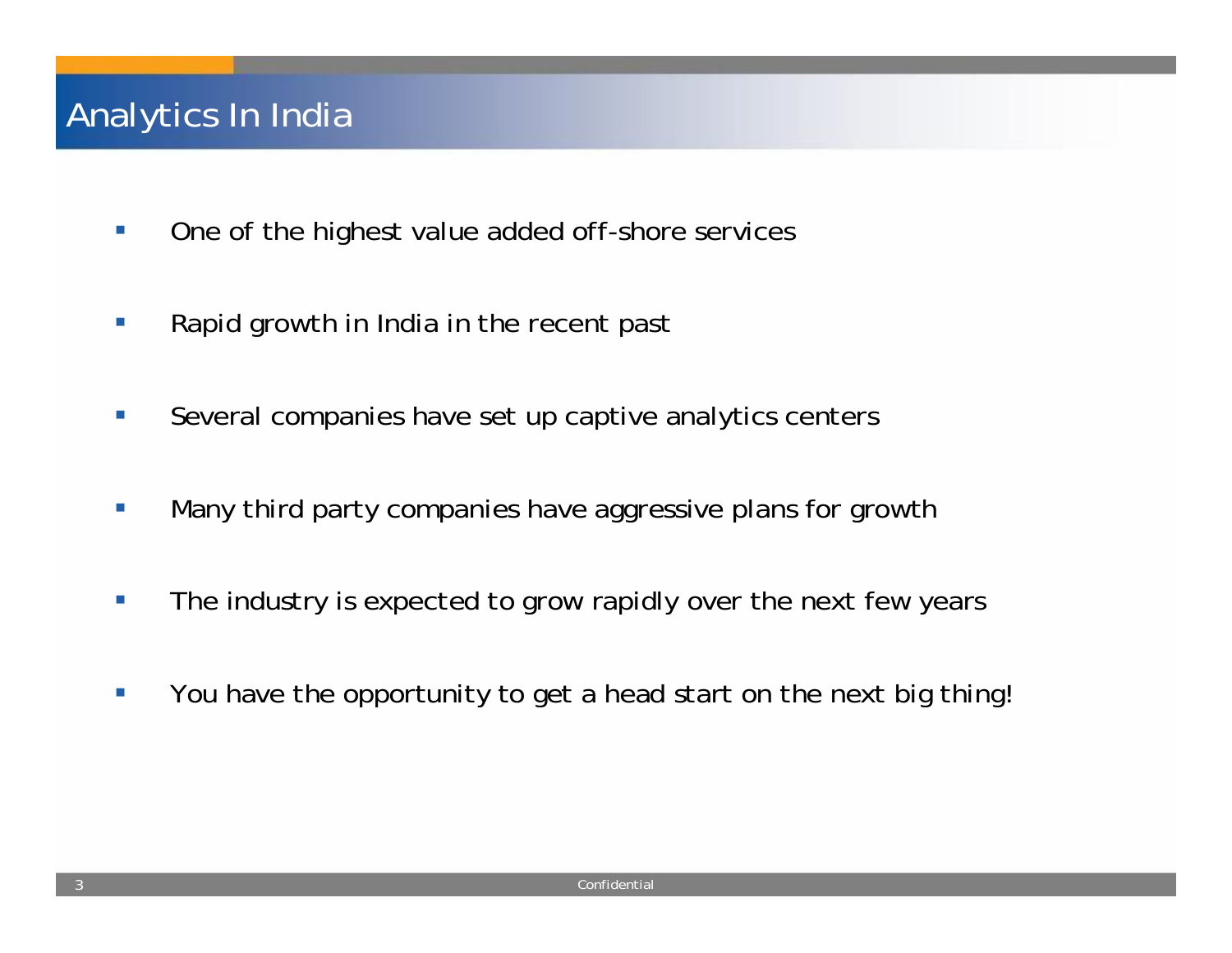### Pan-Industry Application

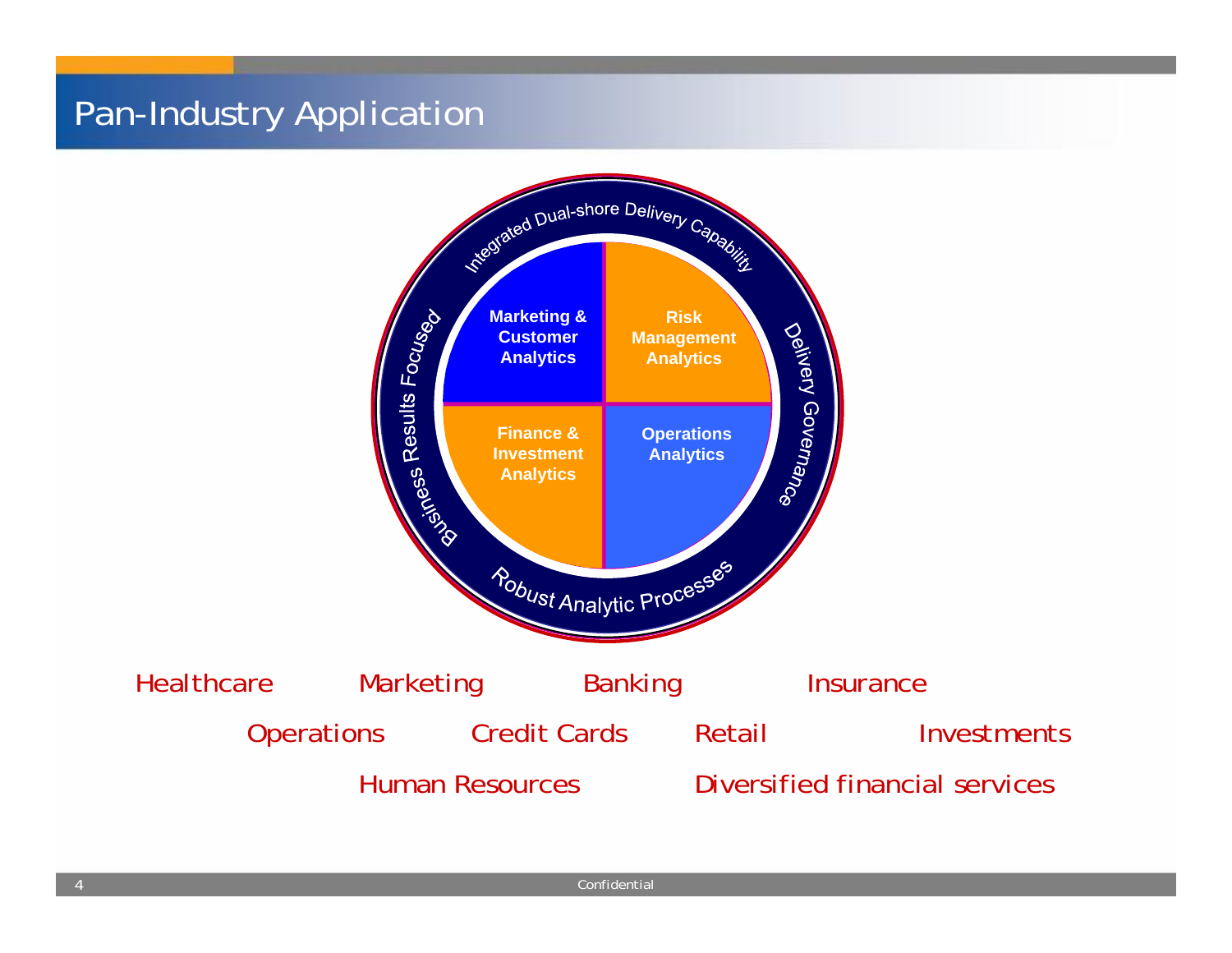#### $\mathcal{L}_{\mathcal{A}}$ Internal Analytics team

| American Express Citibank |            |          |        | <b>HSBC</b> Standard Chartered |      |            |
|---------------------------|------------|----------|--------|--------------------------------|------|------------|
| Hewitt                    | HP         | Fidelity | Amazon |                                | Dell | <b>RCI</b> |
| <b>Meritus</b>            | Prudential |          |        | <b>ZS Associates Barclays</b>  |      |            |

 $\overline{\phantom{a}}$ Full-fledged Analytics firms

| Inductis         | <b>Fractal Analytics</b> |
|------------------|--------------------------|
| <b>Marketics</b> | dunnhumby                |
| Cequity          | AbsolutData              |
| Genpact          |                          |

s Fair Issac Modelytics Evalueserve Kairoleaf Mu-sigma Symphony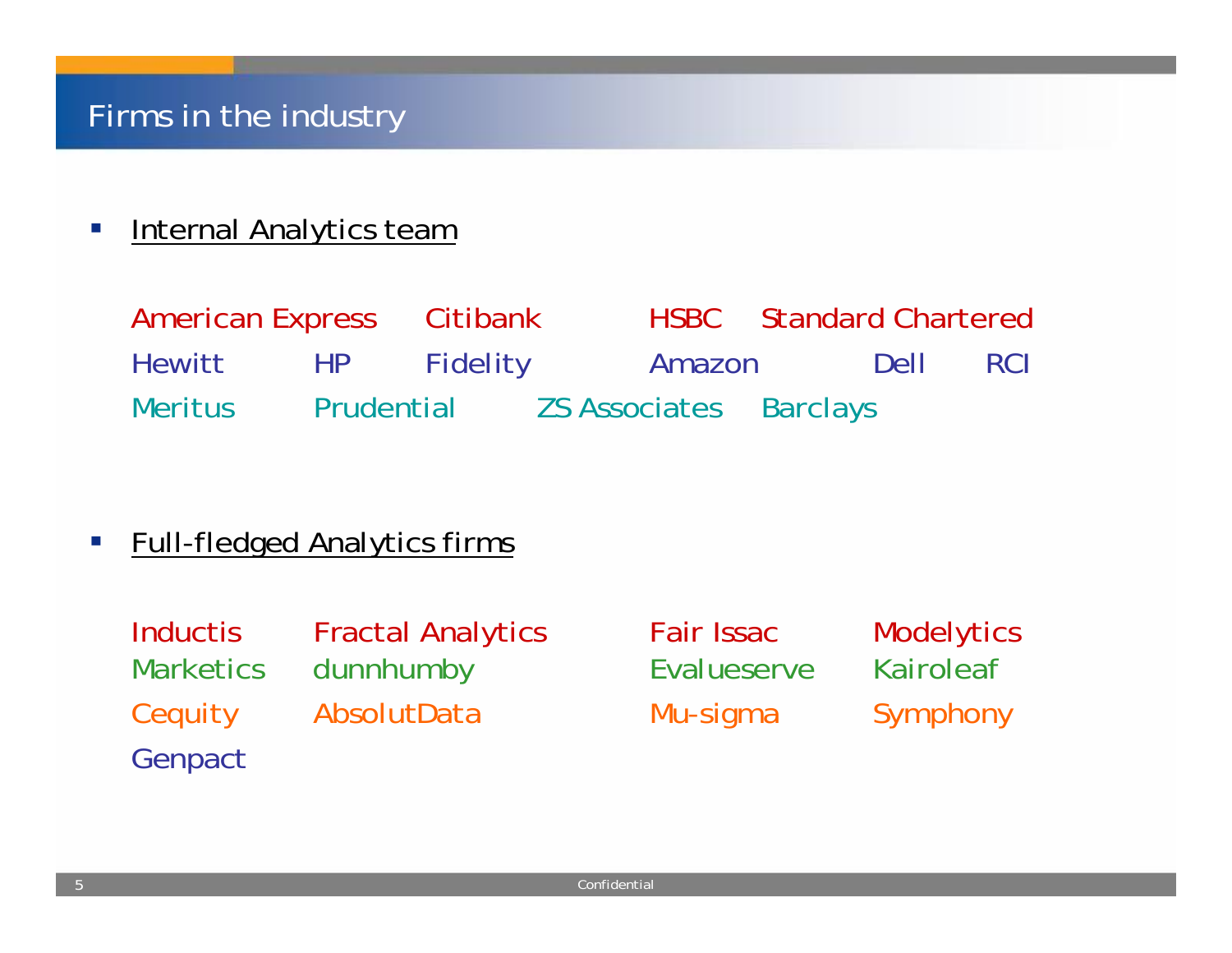#### Typical Tools and Techniques Used

- **Techniques** 
	- Data Mining
	- **-** Predictive Modeling
	- **Time Series**
	- **-** Text Mining
- BI Tools/ Platforms
	- SAS, SPSS, ILog-Ciplex, MATLAB
	- VBA, Access, Excel, SQL, SYBASE
	- Classification and Regression Trees (CART), MARS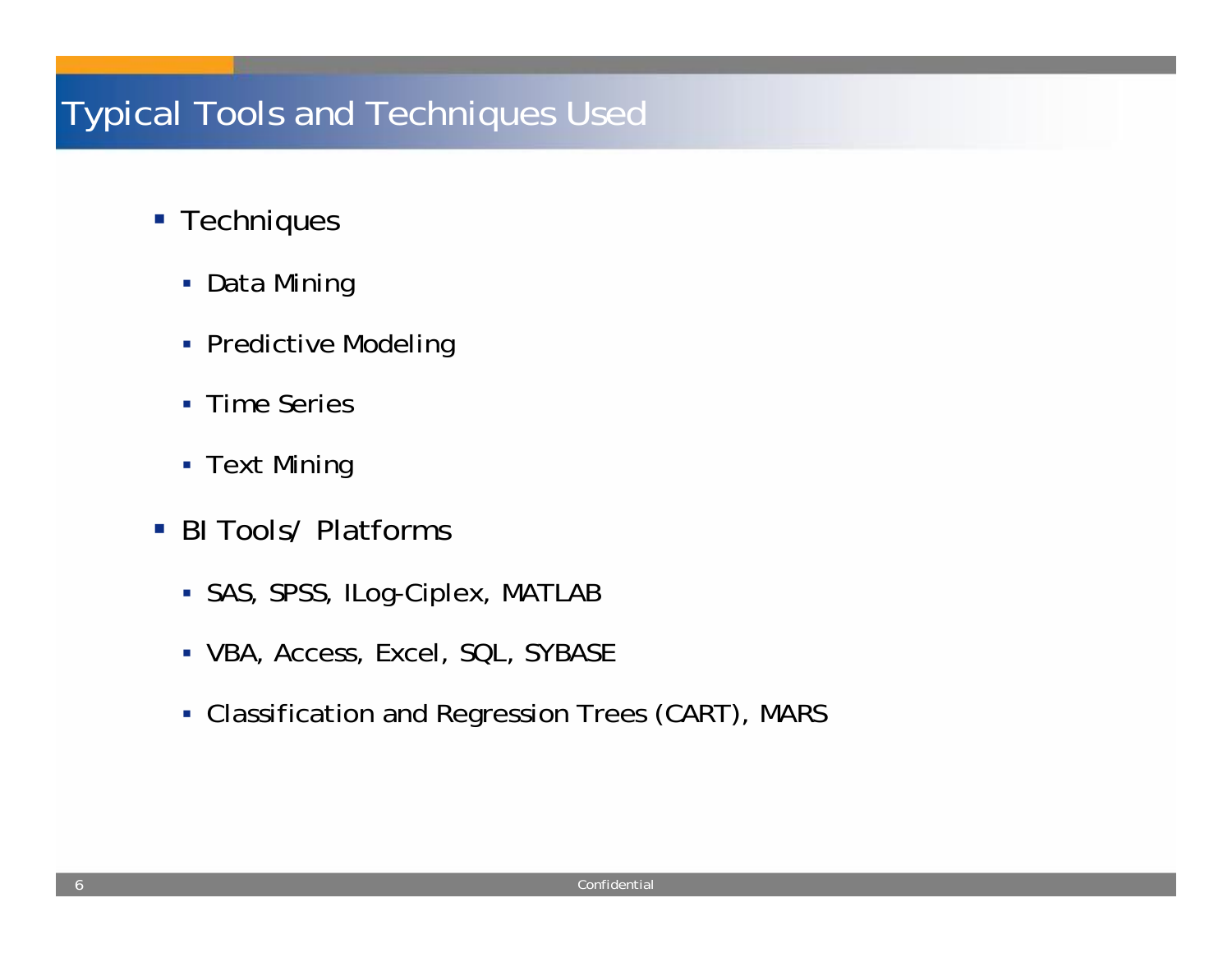#### Case Study 1 : Credit Card Application Fraud Solution

developed a capability to effectively detect and manage application fraud for a top five consumer credit card issuer faced with growing application fraud losses



Confidential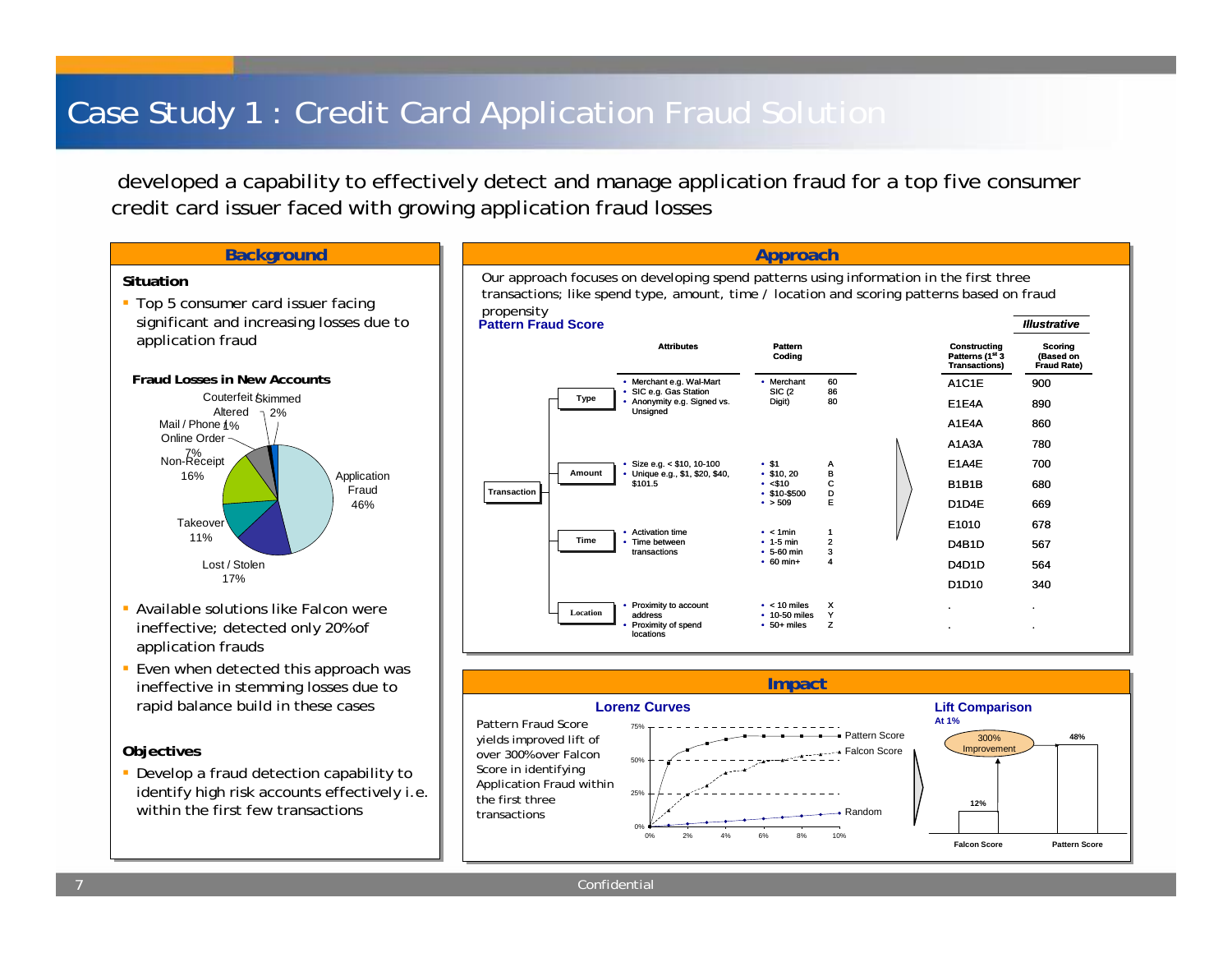#### **Case Study 2: Top UK Insurer facing fluctuation in sales**

Regional Sales units (RSUs) of a top insurer showed wide variation in sales achieved. We needed to unearth reasons why some RSUs are more successful than others.

| Number of calls, meetings made<br>by the RSU in 9 months                | <b>Experience for RAM &amp; TAM</b>                           | Total number of qualification<br>exams cleared by the RSU           |  |  |
|-------------------------------------------------------------------------|---------------------------------------------------------------|---------------------------------------------------------------------|--|--|
| Number of years of financial<br>sales experience of RAM &<br><b>TAM</b> | <b>Factors</b>                                                | Impact of Panel disturbance                                         |  |  |
| Whether or not RAM, TAM were<br>promoted from within                    | Amount of Pru DPI, Mkt DPI<br>achieved by the Panel last year | Average conversion rate<br>achieved by the RSUs over this<br>period |  |  |

| <b>Factors</b>                   | Avg. for<br>Top 10<br><b>RSU</b> | Avg. for<br><b>Bottom 10</b><br><b>RSU</b> | <b>Correlation</b><br><b>Coefficient</b><br>(Pearson)<br>Vs % Against<br><b>Target</b> | <b>Correlation</b><br><b>Coefficient (Kendall)</b><br><b>Vs</b> % Against Target |
|----------------------------------|----------------------------------|--------------------------------------------|----------------------------------------------------------------------------------------|----------------------------------------------------------------------------------|
| <b>Conversion Rate</b>           | 7.1%                             | 2.6%                                       | 0.56                                                                                   | 0.40                                                                             |
| <b>Total Qualification level</b> | 13                               | 7.7                                        | 0.47                                                                                   | 0.33                                                                             |
| <b>RAM's Experience</b>          | 7.4                              | 2.3                                        | 0.45                                                                                   | 0.30                                                                             |
| <b>Meetings made</b>             | 401                              | 283                                        | 0.50                                                                                   | 0.36                                                                             |

Confidential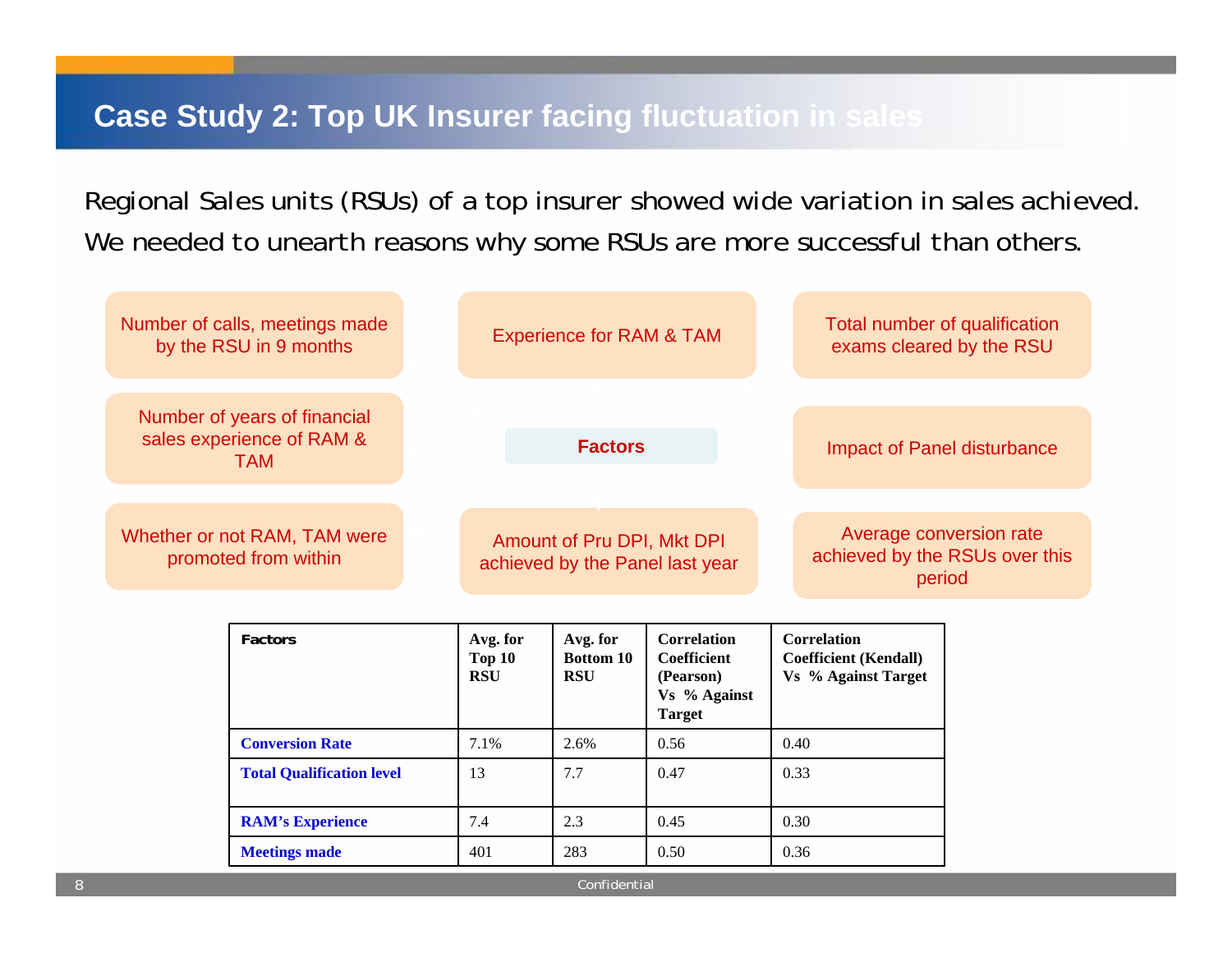#### Business understanding

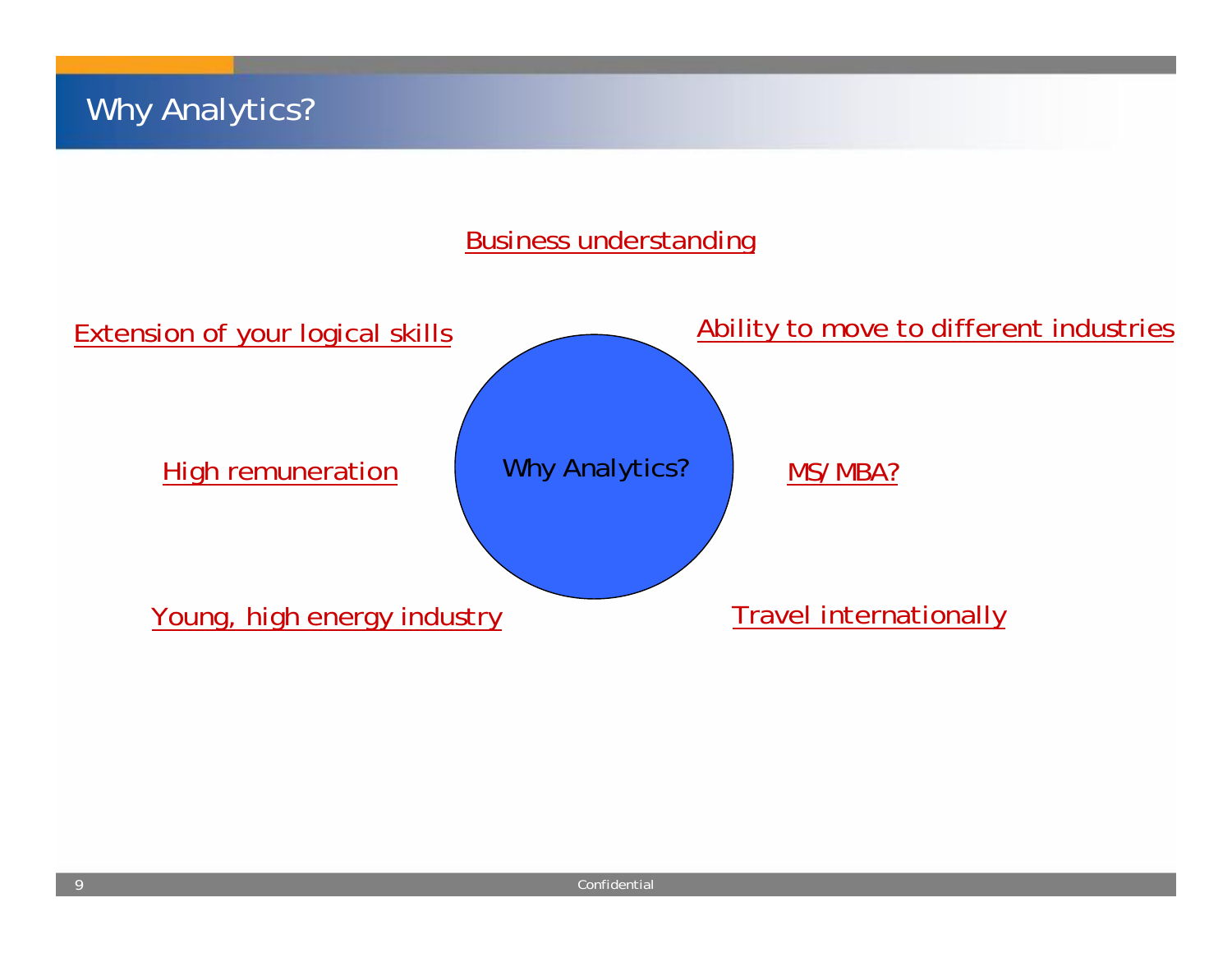

VP, SVP, Director, Executive Director, Managing Director, CEO and so on!!!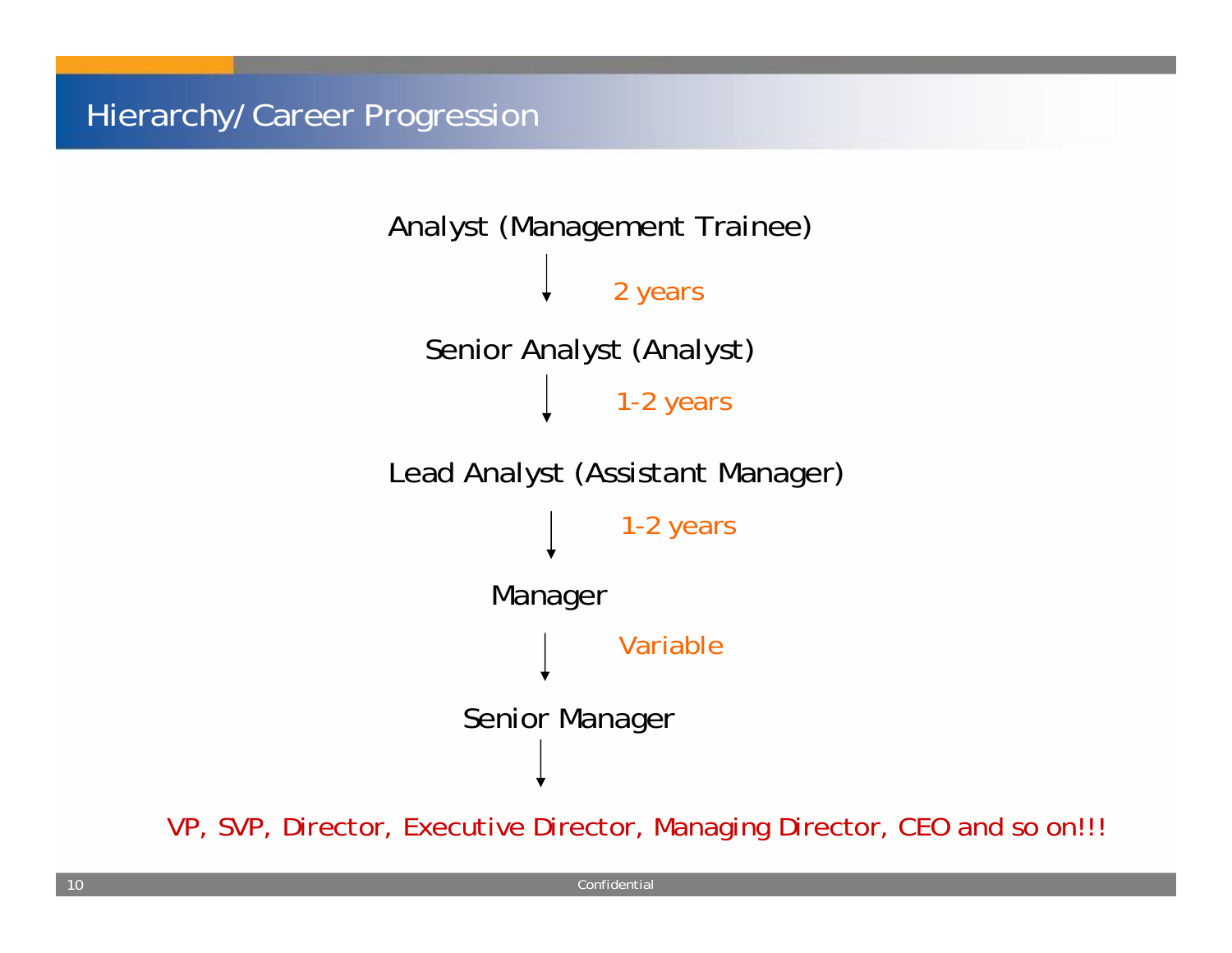# Interested?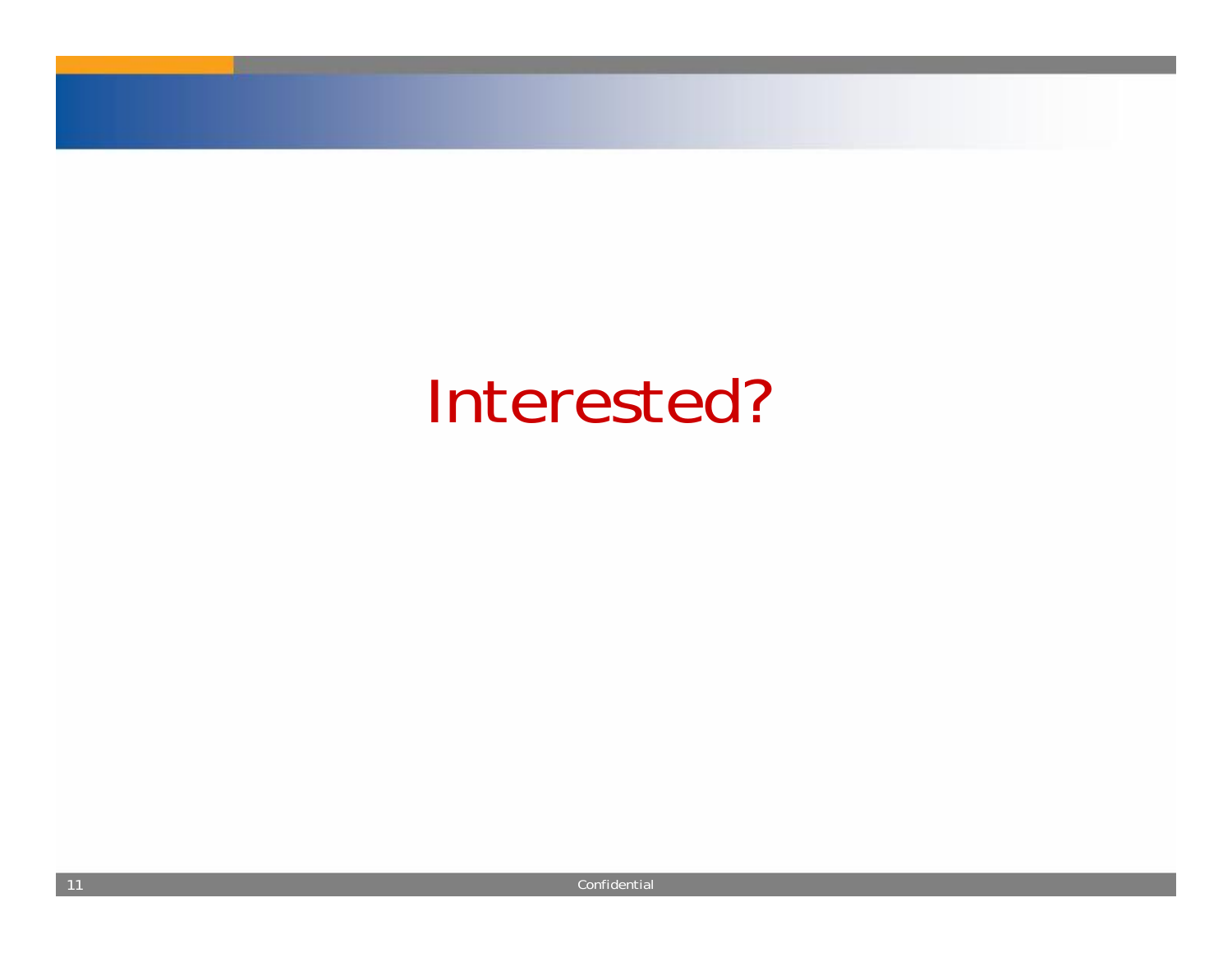- **Aptitude questions**
- **Puzzles**
- **Guesstimation case studies**
- **Example 23 Figure 10 Figure 2018 The General consulting case studies**
- Know the firm. Know the job.